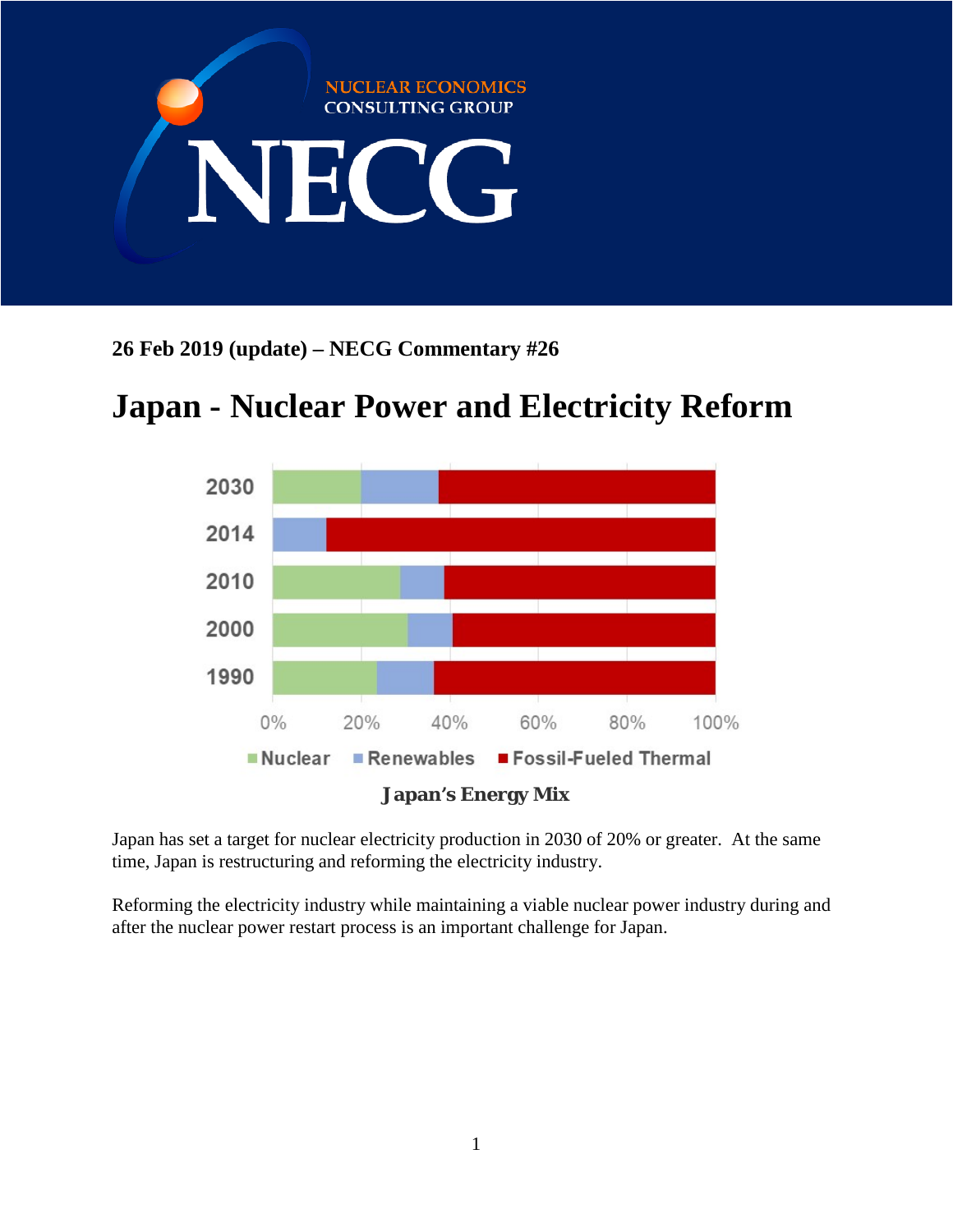

Japan is restarting its nuclear power industry and has set a target for 2030 electricity production from nuclear power of 20-22%.

Japan began the process of restructuring and reforming the electricity industry in 1995, with reforms accelerated after the Great East Japan Earthquake and the Fukushima Daiichi accident in March 2011. Most Japanese electricity industry reforms were completed in 2016, when the retail market was liberalized. Wholesale electricity competition is increasing and final electricity industry reforms are to be completed in 2020.

Meeting nuclear electricity production targets in 2030 will require a nuclear power industry that can meet the challenges of the restart process while remaining financially viable. Doing this within the context of the electricity industry and market reforms will be an important challenge for Japan.

This Commentary looks at the situation with respect to nuclear power, the strategy for nuclear power in the future, and how the next phase of electricity industry reforms is likely to influence the Japanese nuclear power industry.

## **Nuclear power situation**

[Updated 26 Feb 20[1](#page-1-0)9<sup>1</sup>] At the beginning of 2011, Japan had 55 operating nuclear power units (including Monju FBR) with a capacity of 49,392 MWe, two nuclear power units under construction with a capacity of 2,756 MWe, one nuclear power unit with approval to start construction with a capacity of 1,385 MWe, and plans for another 12 nuclear power units with a total capacity of 15,375 MWe.

On [2](#page-1-1)6 February 2019, Japan has 37 "operational" nuclear power units<sup>2</sup> with a total capacity of 37,635 MWe, comprised of:

- Nine nuclear power units actually in operation with a total capacity of 9,130 MWe;
- 16 "operational" but idle nuclear power units that have submitted restart applications with the Nuclear Regulatory Authority (NRA), of which six have received NRA approval for restart, but have not yet completed all other requirements for restart; and
- 12 "operational" but idle nuclear power units that have not yet filed restart applications with the NRA.

18 nuclear power units with total capacity of 11,757 MWe were permanently shut down after March 2011. More nuclear units may be vulnerable to permanent shutdown.

<span id="page-1-0"></span> <sup>1</sup> JAIF capacity amounts used instead of IAEA PRIS RUP capacity; Genkai unit 2 status changed to permanent shut down; and errors corrected.

<span id="page-1-1"></span><sup>2</sup> Fukushima Daini units 1-4 are included, but it is likely that these units will be permanently shut down.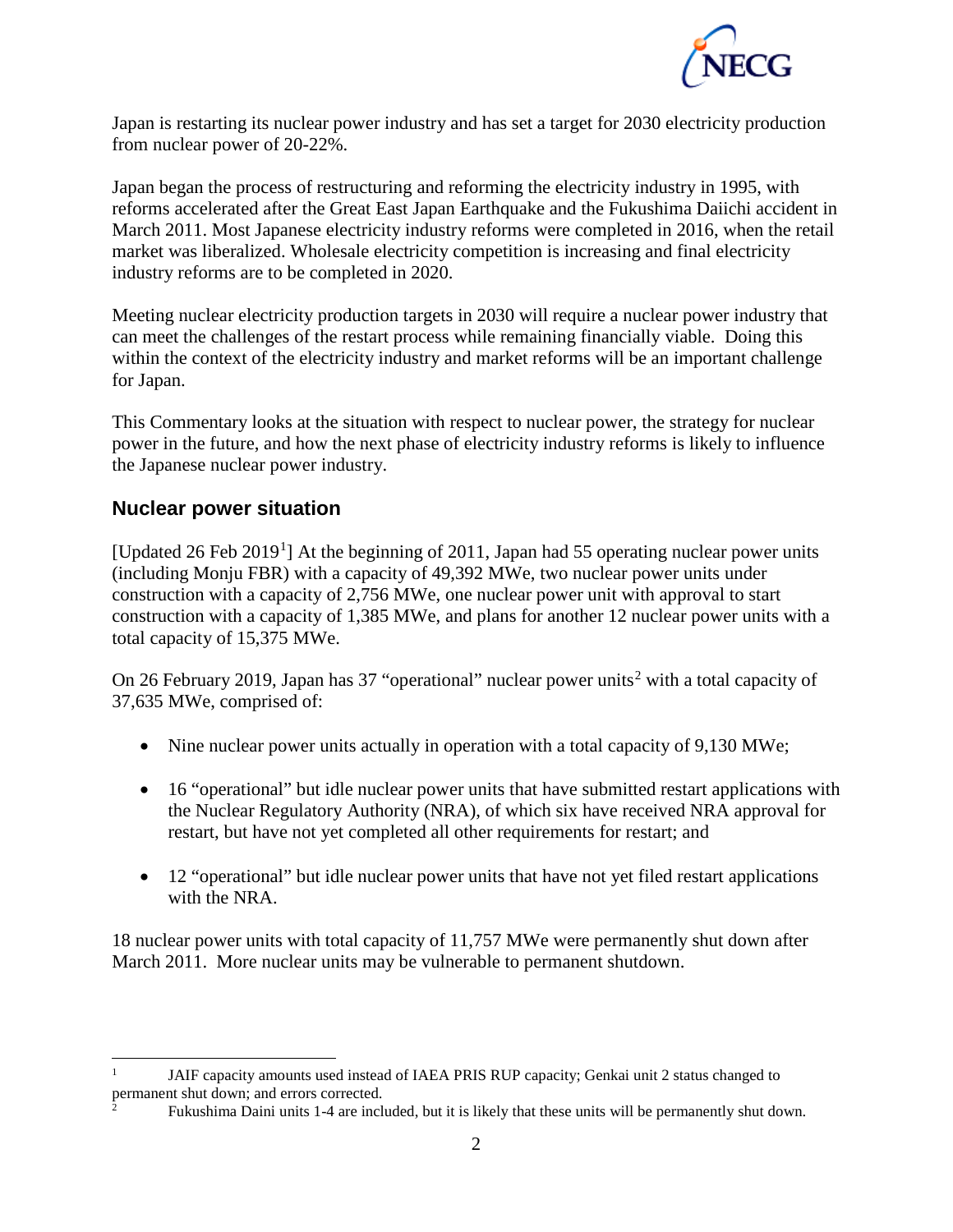

Japanese nuclear power units under construction and planned prior to March 2011 may no longer be viable; all have been deferred and some have been formally cancelled (e.g., Fukushima Daiichi units 7 and 8).

# **5th Strategic Energy Plan**

The 5<sup>th</sup> Strategic Energy Plan, approved in July 2018, established a target for nuclear generation to provide 20-22% of the total electricity generation in Japan by 2030.

Assuming a typical capacity factor, this suggests that about 25,000 MWe of nuclear power capacity will be in operation by 2030. The 2030 nuclear generation share target:

- is a significant increase in nuclear electricity generation from today;
- will require about 16,000 MWe of operating nuclear generating capacity to be added to the nuclear units now generating electricity;
- will involve a combination of the restart of existing "operational" but idle units, life/license extensions, and the completion of new nuclear power units; and
- implies some "operational" but idle nuclear power units will be permanently shut down.

Meeting the 2030 nuclear generation share target will only be possible if the utility owners of nuclear power plants in Japan consider these nuclear power plants to be financially viable.

The challenge of obtaining permission to restart "operational" but idle units and of completing new nuclear units is significant. An additional challenge is to ensure that the Japanese nuclear power industry is financially viable as the electricity industry reforms are completed.

## **Electricity Industry Reform**

The Japanese electricity reform process has multiple steps, with most of these steps already completed.

The Japanese retail electricity sector is mostly competitive, with only some small residential retail electricity customers remaining on regulated tariffs until 2020. Electricity retail providers are made up of new entrants and the retail segments of pre-reform electric utilities, some of which operate outside their historical rate areas.

Japanese electricity retailers buy most of their power from legacy electric utilities through bilateral power contracts that are monitored by the Electricity and Gas Market Surveillance Commission to ensure that there is fair competition. About 10% of power is obtained through trading in the Japan Electric Power Exchange (JPEX) spot market.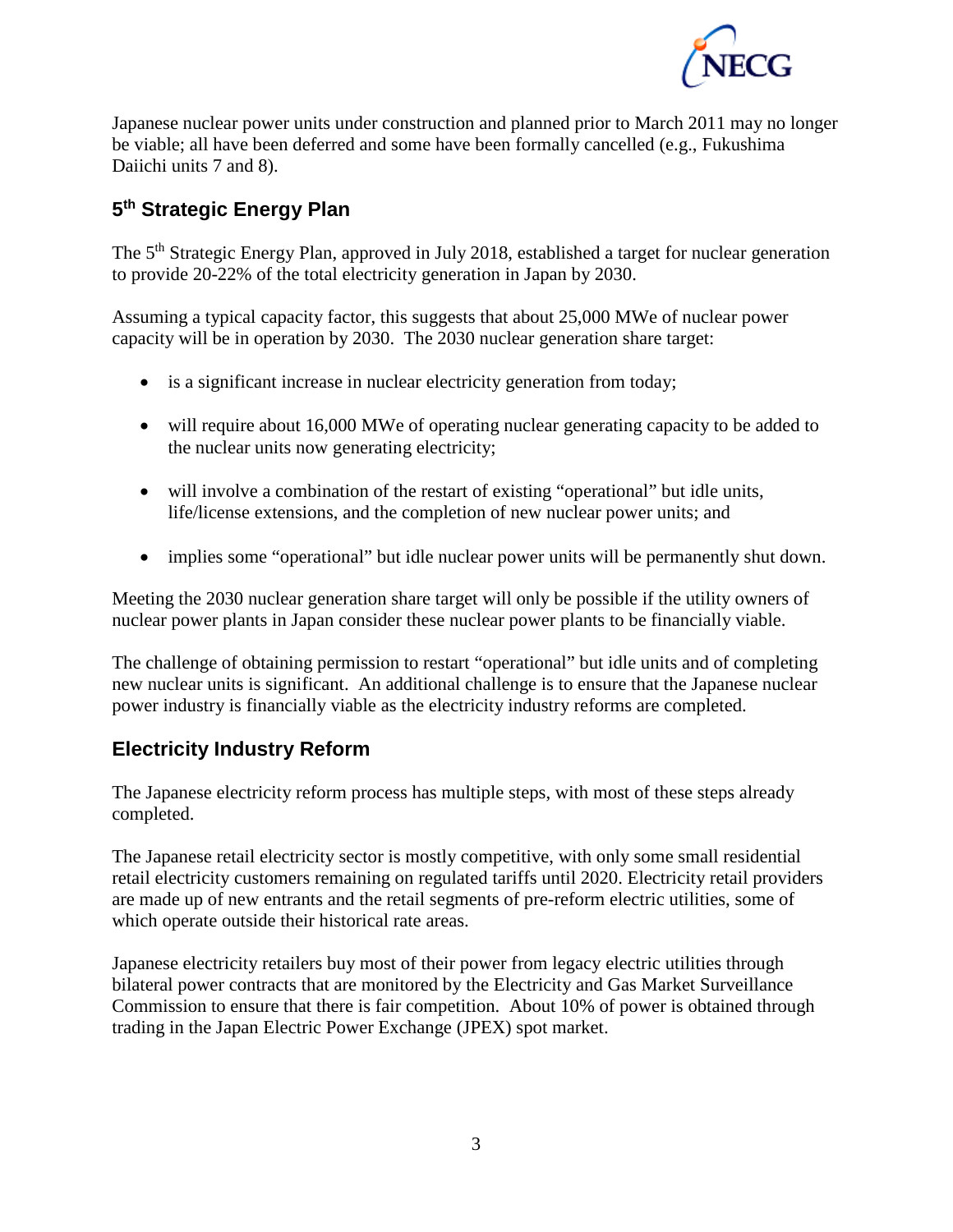

Before the electricity market reform, nuclear power plant costs were recovered in tariffs. Now, there is no guarantee that any electricity generator can recover costs in the bilateral or JPEX power markets.

My review of the most recent annual reports of Japanese electricity companies indicates that these companies are profitable on a company-wide basis. I was unable to find data on the profitability of nuclear power plants. Some Japanese electricity utilities have seen a decline in company-wide operating profits over the past few years.

Japanese electricity industry reforms are proceeding in a careful manner. This is different from some other electricity reform processes that involved large changes and sudden disruptions in the electricity industry.

Final electricity reforms in Japan are to be implemented by 2020 and will include a baseload market, legal unbundling, the end of all regulated retail tariffs, changes to the FIT approach for renewables, capacity markets, zero-carbon electricity markets, and, CfD contracts for nuclear power plants, and other items.

## **Baseload Market**

In 2019, a Baseload Market is to be implemented. In this new market, utilities must bid power from baseload generators at the average cost of those generators less revenue from the capacity market. Japanese utilities have invested in nuclear power plants based on the expectation that they can improve their market competitiveness as a result of the low (i.e., zero) marginal cost of nuclear electricity. The new Baseload Market may negatively impact the overall profitability of nuclear power plants.

## **Legal unbundling**

Legal unbundling appears to be focused on separating generation businesses from transmission and distribution utilities. This unbundling does not seem to require that generation companies are separate from electricity retailers or that generators cannot act as retailers. Generators will continue to be bundled with retailers, to act as retailers, and to provide power contracts to other retailers. This is far different from the strict legal unbundling in the US, where generation companies were separated from legacy electricity retailer affiliates. This legal unbundling may have little direct impact on nuclear power plants.

## **End of regulated retail tariffs**

Most electricity customers are already in the competitive market. Regulated tariffs now remaining for some small residential retail customers are to stop in 2020. If the impact of ending regulated tariffs for these small residential customers is negative for customers, there is likely to be some sort of regulated last-resort tariff for small customers.

After the full liberalization of retail electricity market, new retail market suppliers entered the market by adopting a cream-skimming strategy. The profit margins of legacy electric utilities were reduced as their most profitable customers moved to new retail supply companies and the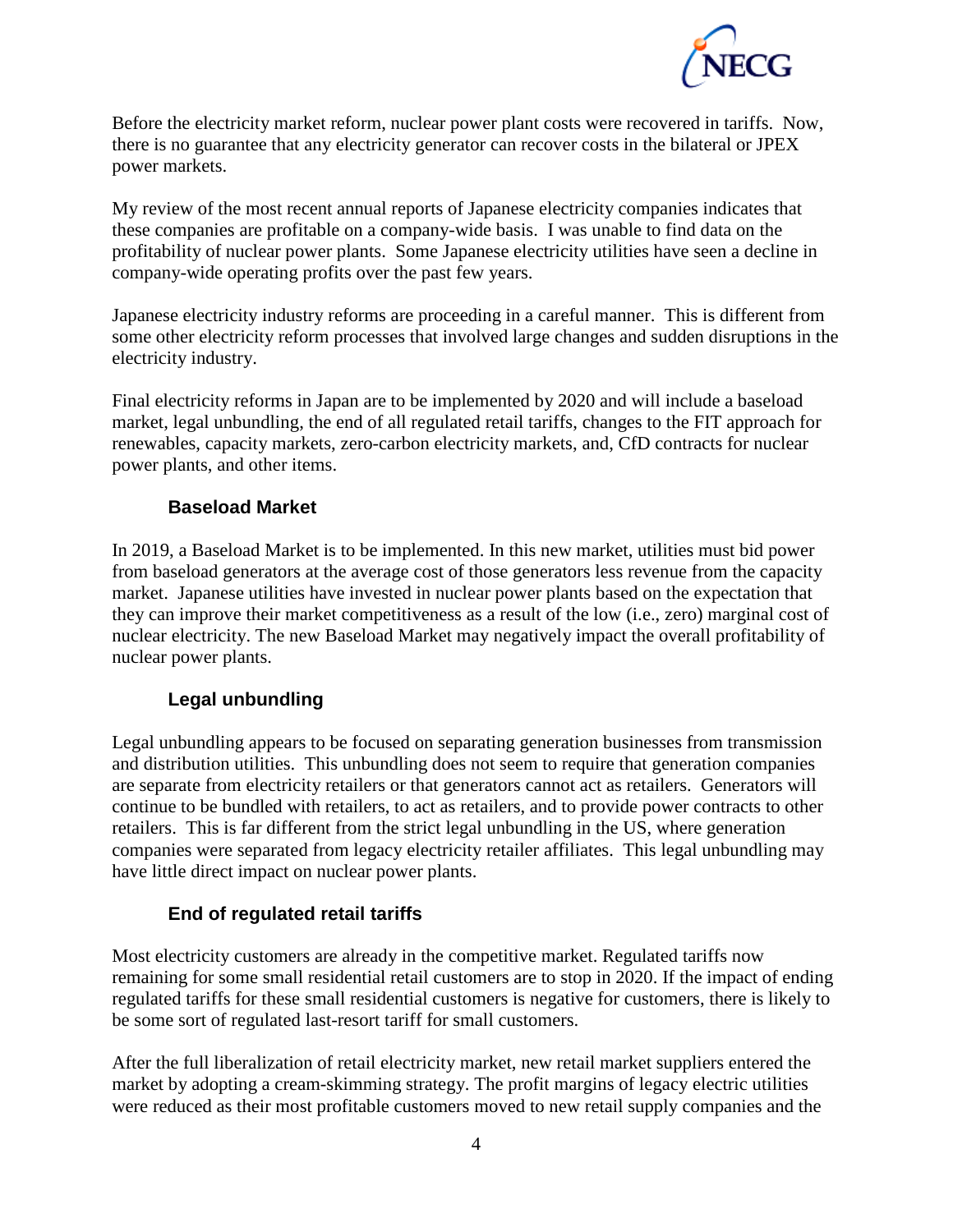

legacy utilities were required to provide continued universal service (i.e., the remaining regulated tariffs for small residential customers) at low or negative margins. It is likely to be a positive step for nuclear utilities when the last remaining regulated residential tariffs are removed in 2020 and replaced with sales at competitive market prices.

After full liberalization of the retail electricity market, Japanese electric utilities are starting to consider how continued operation of nuclear power plants will impact their financial situation.

## **Changes to the FIT contracts**

In Japan, Feed-In Tariff (FIT) contracts have resulted in a large increase in renewable generation. Lessons from the U.S., Germany, and other countries are reflected in the Japanese move to end FIT programs and to modify existing FIT contract prices. This will result in some dislocation in the renewable power project market, but should be effective in preventing a flood of renewable capacity additions in response to high FIT prices (i.e., out-of-market subsidies) as has been seen in other countries. The changes to the FIT regime are likely to be positive for nuclear power.

## **Capacity markets**

The details of the planned capacity markets are not clear. The approach appears to involve a separate capacity market in each of the regions (i.e., regions are based on the rate areas of the nine legacy vertically-integrated General Electric Utilities plus Okinawa) that will ensure sufficient capacity is in place in each region to meet reliability targets and reserve margins.

If the capacity market has long-term commitments (i.e., contracts) and payments, this should help nuclear power plants earn additional long-term revenue that will ensure their financial viability.

#### **Zero-carbon electricity markets**

The details of the zero-carbon electricity market are also unclear. This might take the form of zero carbon electricity mandates for electricity retailers, who would then procure zero carbon electricity certificates or credits from generators, including renewables and nuclear power.

Depending on the approach to the zero-carbon electricity market, it could be an additional source of revenue for nuclear power plants.

## **CfD contracts for nuclear power plants**

There have been general discussions of the potential for CfD contracts for nuclear power plants.

Strictly speaking, a contract for differences (CfD) is a financial hedge contract that is tightly linked to a wholesale market spot price. As the Japanese electricity reforms seem to be moving toward a bilateral contract / balancing market rather than a mandatory gross pool market, these power contracts may resemble conventional bilateral power contracts rather than financial hedge contracts.